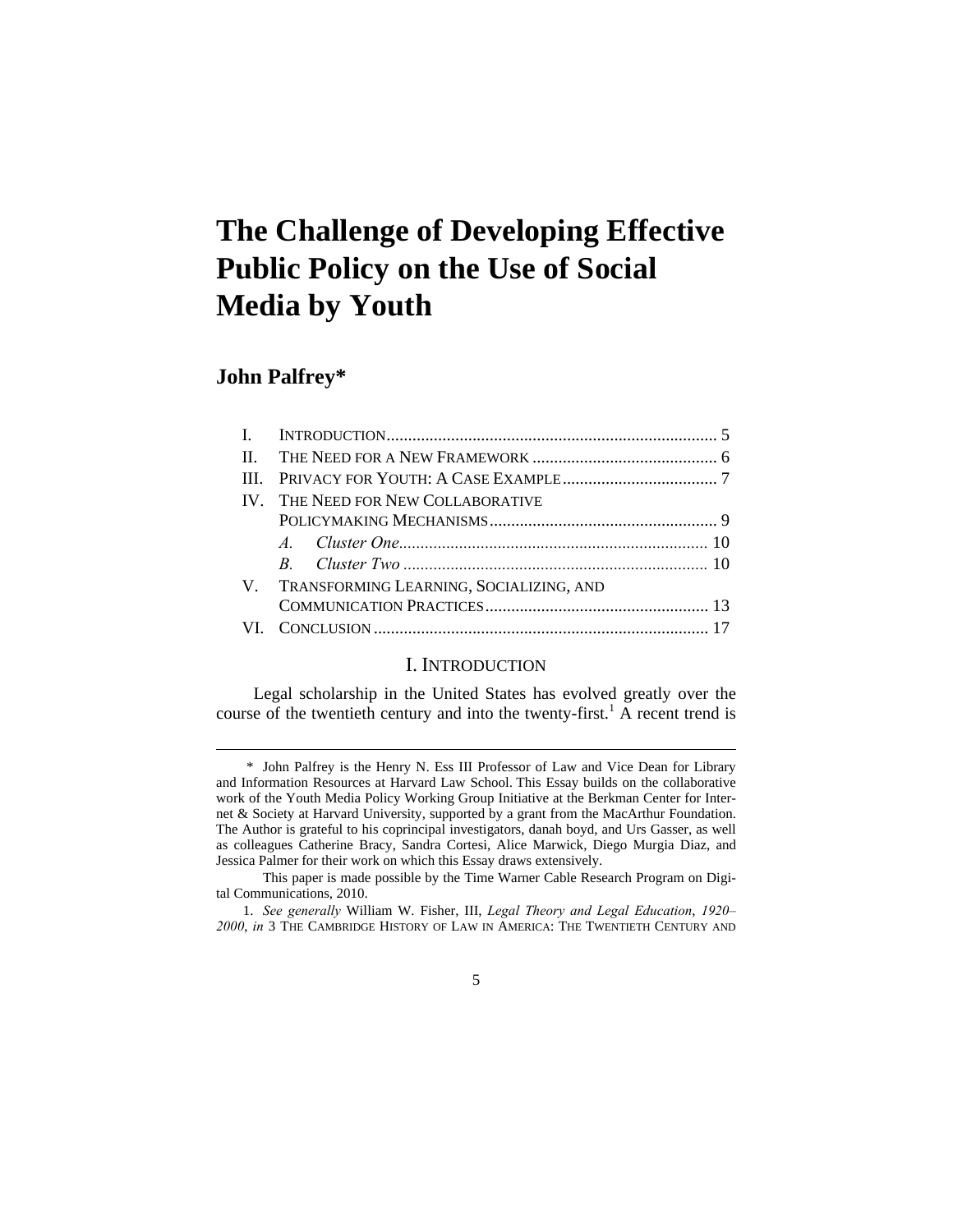toward various forms of interdisciplinary scholarship in law, including the combination of legal methods with methods drawn from the social science. There are some good reasons for the growing popularity of this form of interdisciplinarity. One reason is that, in certain subfields of law, it is impossible for a lawyer to make strong policy arguments without a solid grounding in the data gathered by those who specialize in other disciplines. The field of youth media policy is one such subfield. This particular form of interdisciplinarity will be increasingly important in the future.

Policymakers working on matters related to youth media policy need to listen to the findings of the best social scientists in our shared field in order to make better decisions. The reasons for adopting this particular interdisciplinary approach—beyond mere methodological hipness—are substantive. The relevant youth practices are shifting very quickly. Social norms in digitally mediated environments are extremely powerful—often trumping law and public policy and, in turn, posing special problems for those who seek to impose traditional methods of direct regulation. Our public policy goals are often in tension with one another; reconciling them can be tricky. Social science research can help us to understand the broad frame in which these discussions are most helpfully grounded. And as we look to the future, it is important that we understand the substantial shifts in youth practice in order to be able to craft effective policy in this area.

In this paper, I set forth a broad framework, grounded in social science research, within which a policy conversation can be held. The paper also presents a case example examining privacy issues for youth where public policy might be improved by data-driven discussions.

#### II. THE NEED FOR A NEW FRAMEWORK

Our youth media policy ought to be grounded in a stable theoretical frame that guides our decision making at a high level. This broad theoretical frame should be informed by, and in turn inform, the kinds of questions social science researchers are asking when they are in the field. This framework should also serve as a starting point for our policymaking.

For the purposes of this Essay, I start with the theory that youth media practice holds enormous promise to help support a bright future of learning, economic growth, and civic engagement. At the same time, I recognize the limits of the use of any technology to address major social issues (for instance, inadequacies in our system of education); these issues must be addressed at a fundamental level, and not merely through more effective employment of new media. I recognize that not everyone has equal access to or skill in using new technologies, and that we risk exacerbating important

AFTER (1920– ), at 34 (Michael Grossberg & Christopher Tomlins eds., Cambridge University Press 2008).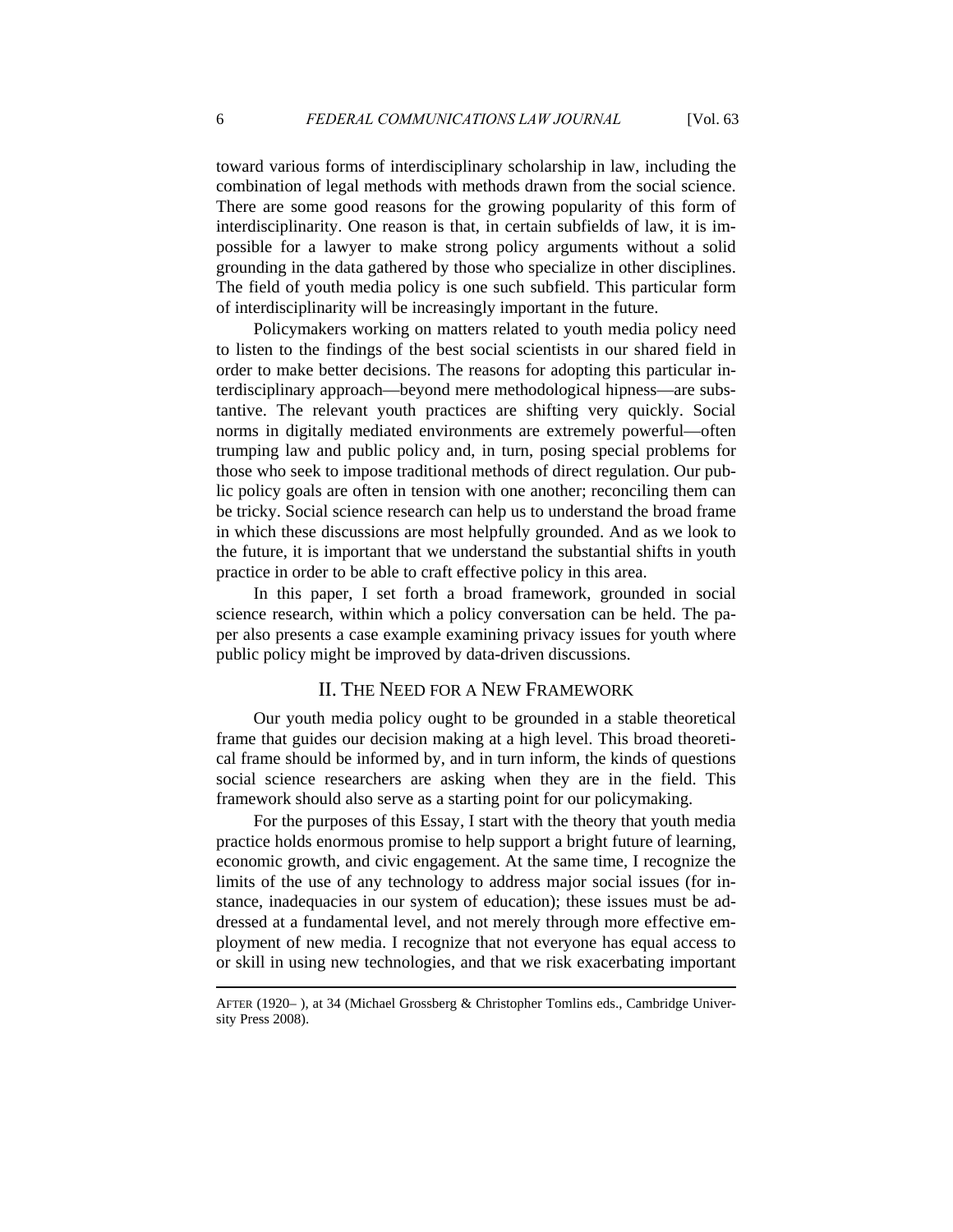societal problems (for instance, the gap between rich and poor) if we ignore these differences between groups of youth. I recognize the extent to which new information technologies are used by those who would do harm to our youth through child pornography, sexual exploitation, bullying, and exposure to unwanted, harmful content. I acknowledge, furthermore, the extent to which the use of new technologies amplifies other complicated trends in society that need to be addressed through policy, such as the commercialization of the childhood experience and the collection of data about our youth by many parties without sufficient protections.

The overarching public policy goal should include an affirmative effort to balance a series of interests that are sometimes, but not always, in harmony with one another. The goal is to seize opportunities associated with digital-era youth media practices (for instance, learning, creativity, innovation, entrepreneurship, and civic activism), while mitigating the challenges (for instance, safety, privacy, intellectual property, information quality concerns, and so forth). Social science research can help to determine those places where these interests are in harmony and those places where they are in discord. It can also help us to see paths forward as we track the practices of youth across time as the technologies and the patterns of use continue to change.

#### III. PRIVACY FOR YOUTH: A CASE EXAMPLE

I propose a method of public policymaking in the field of Internet regulation that is grounded firmly in data about human practices using new technologies. For instance, as the phenomenon of *sexting*—most commonly, the transmission of sexually explicit images via mobile device from one youth to another—rises to the attention of decision makers, the first step should be to ascertain the nature and extent of the practice and the risks posed to youth.

The range of possible solutions to the rise of sexting should be considered in light of these data, even as they change over time. For a complex problem such as sexting, the best solution is likely to involve a combination of approaches that address the underlying drivers and practices involved and bring a range of actors into the process of developing and implementing solutions. The mode of direct regulation—declaring the practice to be a violation of bans on the creation and transmission of child pornography should be one of the tools to consider using, but not the only one. The involvement of parents, educators, social workers, and pediatricians may lead to more constructive solutions and fewer criminal prosecutions of youth involved in unfortunate but commonplace youthful behavior.

Privacy regulation, too, cries out for greater social scientific involvement in the public policymaking process. If sexting is an acute example (it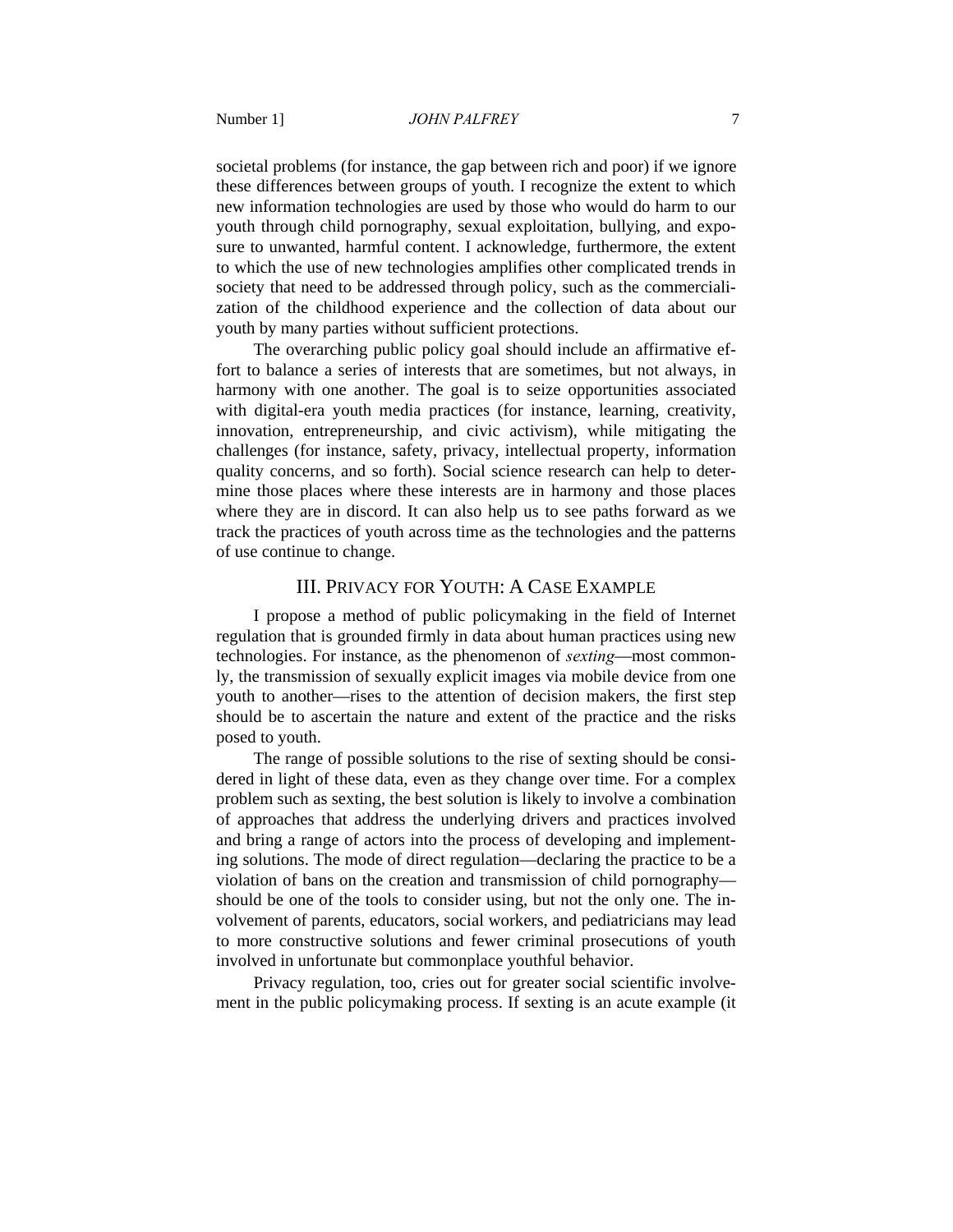arose quickly and somewhat unexpectedly, $^2$  and may or may not be quickly treatable), then privacy is a chronic one (we have known about this issue for a long time and it is almost certain to persist as an ongoing challenge). In the digital age, there are more and more pressures on individual data privacy. We tend to trade convenience for control, and in turn, data about us are held in more and more hands for longer and longer periods of time.

Parents are often concerned that their children share too much personal information online. They worry that potential predators could use that information to harass or harm children, either online or offline. Since data disclosed online are often persistent, searchable, and hard to delete, youth who behave too openly may suffer consequences in the future, when their personal information is used in unforeseen ways by potential employers, educational institutions, or other parties.<sup>3</sup> These fears, though widespread, are generally not borne out in the research.

However, there are real concerns facing youth and their privacy in a digital age. Youth are subject to a great deal of surveillance, online and offline; their activities are frequently monitored by parents and other adults in ways that they perceive violate their privacy; and information about them is consistently collected and subject to exploitation by marketers seeking to sell them things. (These practices are the subject of the comprehensive review of research into youth practices with respect to new media, privacy, and reputation, which draws together the work of researchers from around the world. $4)$ 

Adults tend to misunderstand youth behavior with respect to their privacy. The predominant myth is that young people do not care about their privacy. This presumption is a mistake. Youth do care about their privacy, but they care about it in specific ways. For instance, youth care about keeping certain information about themselves from their parents and their teachers. They also express their dislike of the idea that large amounts of information about them are kept in corporate hands, but they often need to be nudged to think about this issue. Given more information about their privacy and skills and tools to do something about it, youth are likely to adopt practices that are more protective of personally identifiable informa-

 <sup>2.</sup> *See* Dena Sacco et al., *Sexting: Youth Practices and Legal Implications*, THE BERKMAN CTR. FOR INTERNET & SOC'Y AT HARVARD UNIV. (June 22, 2010), http://cyber.law.harvard.edu/sites/cyber.law.harvard.edu/files/Sacco\_Argudin\_Maguire\_Tall on\_Sexting\_Jun2010.pdf.

 <sup>3.</sup> *See* danah boyd, *Why Youth ♥ Social Network Sites: The Role of Networked Publics in Teenage Social Life*, *in* YOUTH, IDENTITY, AND DIGITAL MEDIA 133–34 (David Buckingham ed., 2007), *available at*  http://www.mitpressjournals.org/doi/pdf/10.1162/dmal.9780262524834.119.

 <sup>4.</sup> *See generally* Alice E. Marwick et al., *Youth, Privacy and Reputation* (Harvard Law Sch. Pub. L. & Legal Theory, Working Paper No. 10-29, 2010), *available at* http://papers.ssrn.com/sol3/papers.cfm?abstract\_id=1588163.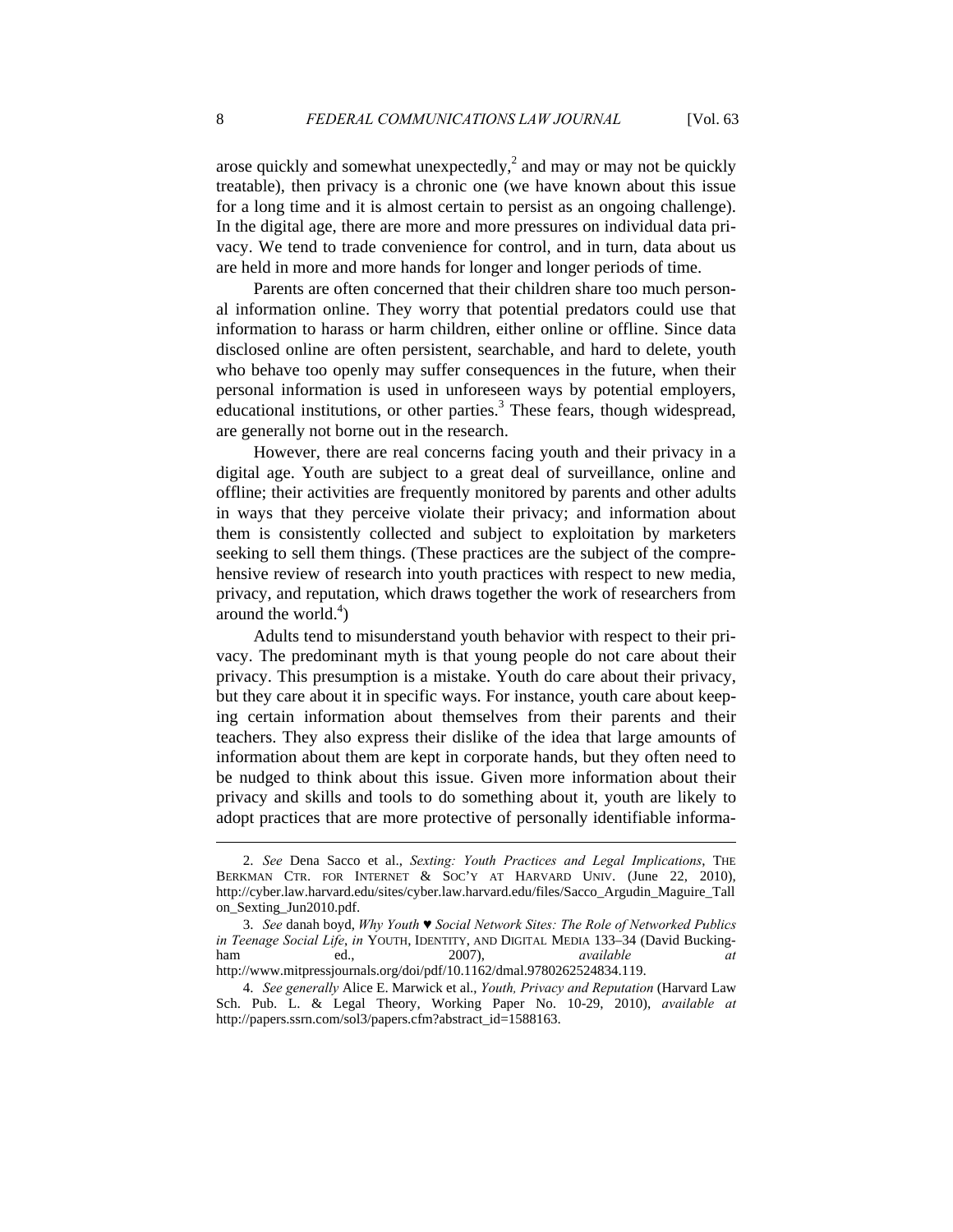tion than they are otherwise.<sup>5</sup> (The same, to be clear, is likely true of adults, who often make the same ill-informed decisions that youth make about sharing information about themselves online.)

What studies demonstrate on this score is that both youth and adults have a range of concerns about privacy. Some children and teens do show less concern than adults about their privacy online, although the data are inconclusive on this score.<sup>6</sup> But studies also show that teens, in fact, are often "*more* vigilant than adults in terms of privacy-protecting behaviors, although they are more likely to engage in 'less ethical' approaches like flaming and providing false information."7

When youth are concerned about risk, they will engage in privacyprotective behaviors, such as adjusting their privacy settings, refusing to provide information, providing false information, or avoiding certain websites.<sup>8</sup> However, most youth (like most adults) do not read websites' privacy policies or practices, and may be unaware when their information is at risk of disclosure to third parties.<sup>9</sup> These findings put pressure on the current "notice and consent" (also described as "notice and choice") model of privacy protections in commercial websites. These models are unlikely to be the most effective ways to empower Internet users to manage their personal information in light of youth practice in digitally mediated environments.

## IV. THE NEED FOR NEW COLLABORATIVE POLICYMAKING MECHANISMS

We need to establish mechanisms that enable collaboration between those who set policy—through law, regulation in schools, policies in corporations, or policy enforced by computer code—and those who best understand youth media practices. In addition, we need to establish a feedback loop that works and a dialogue that genuinely runs in two directions: between those who are under pressure to set rules and those who are in the field, listening to the way that our youth are relating to information, to one

 <sup>5.</sup> This finding emerged from focus groups that the Author, along with his coauthor, Urs Gasser, performed as part of the research for a book, BORN DIGITAL: UNDERSTANDING THE FIRST GENERATION OF DIGITAL NATIVES (2008). Similar studies have also shown that youth are capable of learning to control more effectively the information that they disclose, up to a point.

 <sup>6.</sup> *See* Marwick et al., *supra* note 4, at 12.

 <sup>7.</sup> *Id.* at 33 (emphasis in original).

 <sup>8.</sup> *See* Seounmi Youn, *Determinants of Online Privacy Concern and Its Influence on Privacy Protection Behaviors Among Young Adolescents*, 43 J. CONSUMER AFF. 389, 406 (2009).

 <sup>9.</sup> *See id.* at 405–06; Valerie Steeves & Cheryl Webster, *Closing the Barn Door: The Effect of Parental Supervision on Canadian Children's Online Privacy*, 28 BULL. SCI. TECH. & SOC'Y 4, 9 (2008).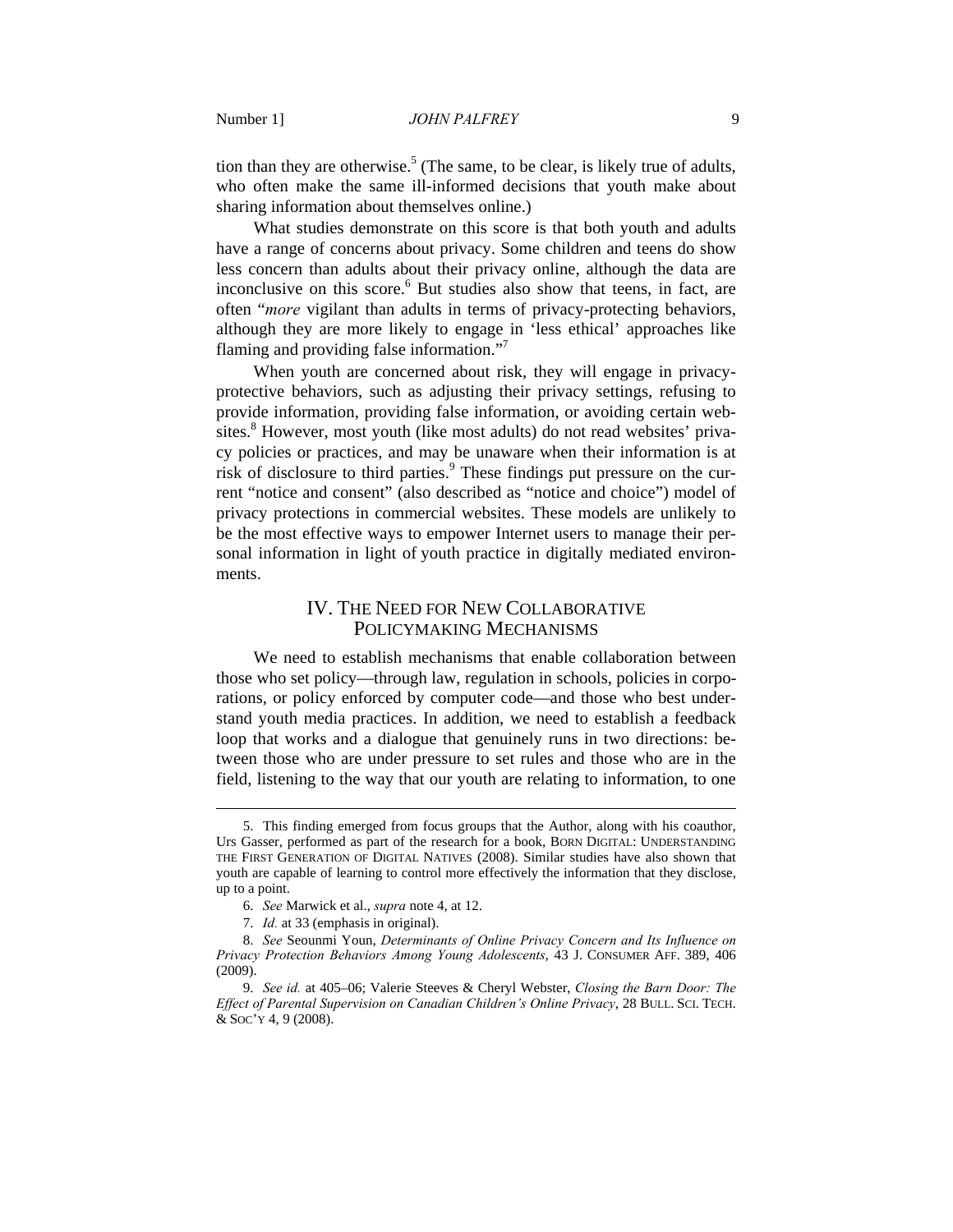another, and to institutions. There is an important role, too, for those who focus not so much on the data, but on the theory behind our policies. Any policymaking requires a stable theoretical frame as a starting point and an ongoing refinement of these theories where the data point to the need for adjustment.

This mechanism should be deployed to address, at a minimum, a range of policy interests that affect youth and their media practices. These policy issues include both big "P" (law, rules, and regulations passed and enforced by national, state, and local authorities) and small "p" (less formal policies at schools and common practices that strongly govern behavior) versions of policy issues. The first cluster of relevant issues includes those that tend to dominate the public discourse and which frame the policy discussion in negative terms. The second cluster includes "metaissues" that relate to big-picture, forward-looking policy and funding issues that are equally important areas of focus.

## *A. Cluster One*

In the primary cluster fall those issues that arise from problems rather than opportunities. A major issue that tends to present itself—mostly through the concerns of parents—is child safety. These fears relate to risky behaviors, predation, sexting, bullying, and access to harmful content, and tend to drive public discourse and debates about strategies such as filtering of online content and connections. Closely related in public discourse is privacy, associated with the fear that kids share too much information about themselves online. Discussions of intellectual property likewise merit our attention, from the perspective of both piracy (instances in which kids take someone else's copyrighted work for consumptive purposes without permission) as well as remix (where kids take copyrighted material for the purpose of creative reuse). Concerns about the credibility of information, information quality, and information overload are less often addressed as policy issues, but are likewise extremely important.

#### *B. Cluster Two*

 $\overline{a}$ 

In the secondary—less obvious—cluster of issues fall funding and other crosscutting issues that could have a large-scale impact on youth media practice, especially related to teaching and learning. Examples include the Obama administration's "Race to the Top,"10 American Recovery and Reinvestment Act of  $2009$ ,<sup>11</sup> and related funding streams that can support innovative work to reimagine learning. The FCC's *National Broadband* 

 <sup>10.</sup> *See* U.S. DEP'T OF EDUC., RACE TO THE TOP FUND, http://www.ed.gov/programs/racetothetop/index.html (last visited Oct. 23, 2010).

 <sup>11.</sup> Pub. L. No. 111-5, 123 Stat. 115-521.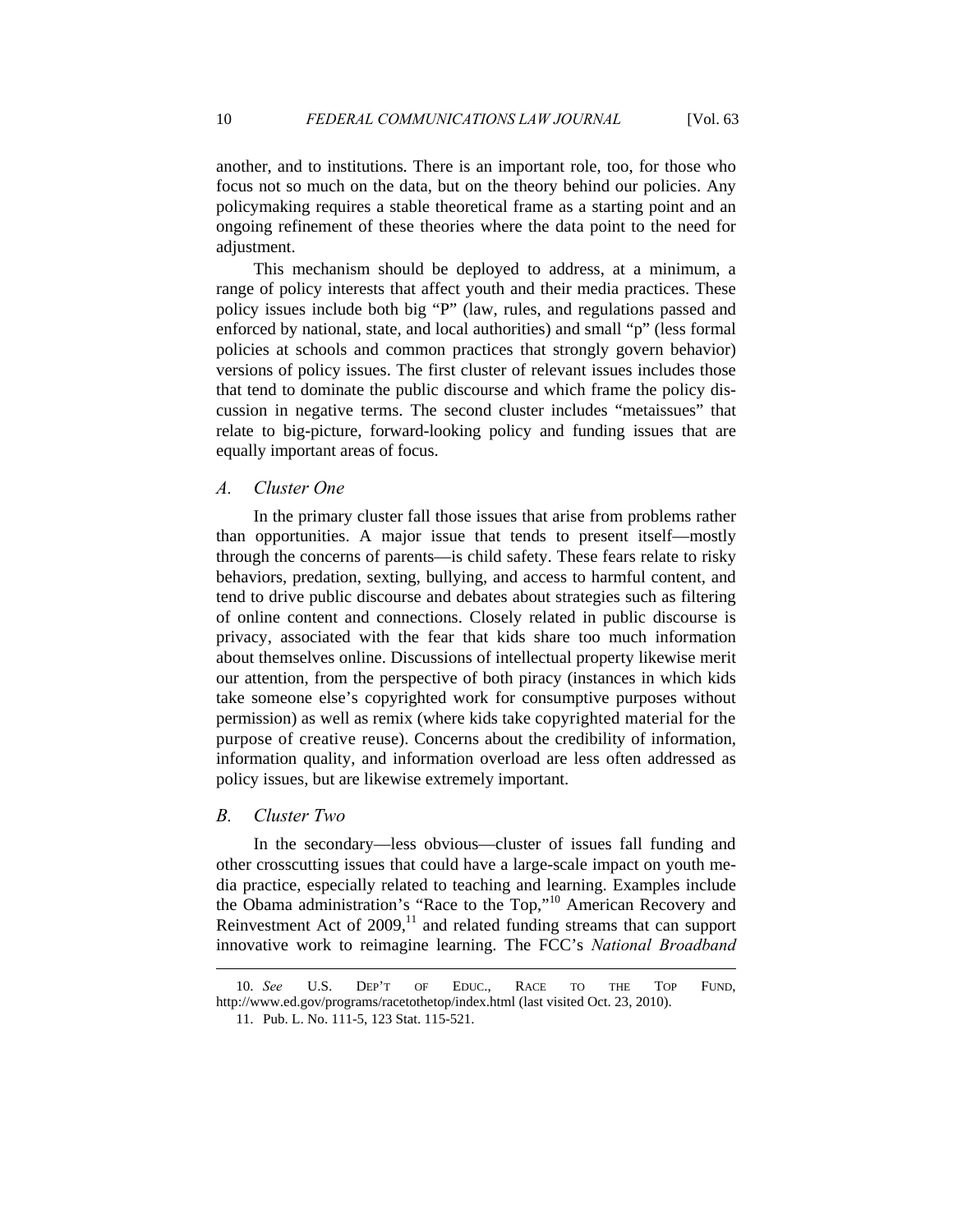$\overline{a}$ 

*Plan* is another such example, insofar as it addresses not only issues of access to technology for all communities (including but limited to open access and network neutrality) but also how the nation can leverage access to increased broadband for learning, activism, and entrepreneurship, and funding opportunities for innovative work using the network.12 The *National Educational Technology Plan* also falls in this cluster.13 The internal policies and funding decisions in schools, libraries, and museums are highly relevant and broadly crosscutting. Debates about after-school and extended learning time and related conversations about learning inside and outside of schools have potentially enormous consequences. And innovation policies, designed to engage business leaders, entrepreneurs, and venture capitalists in preparing kids for a 21st-century workforce, might well play an important role in the future.

Young people tend to view the Internet as a social space.<sup>14</sup> The relationships that youth maintain are not segmented between "online" and "offline." The social dynamics of friendship for many youth make the sharing of information online a part of creating and maintaining a coherent sense of identity. Most youth interact online with people they already know offline. On the other hand, between forty-five and seventy-nine percent of youth report "chatting with strangers online," especially while playing online games.<sup>15</sup> Youth tend to focus more on the potential benefits of information disclosure than they do on potential harms.<sup>16</sup> Studies of twelve-year-olds and older teens have found that youth take a "risk–benefit" approach to sharing information, becoming more willing to disclose if they anticipate

 <sup>12.</sup> *National Broadband Plan: Connecting America*, BROADBAND.GOV, http://www.broadband.gov/ (last visited Nov. 13, 2010).

 <sup>13.</sup> *See* U.S. DEP'T OF EDUC., NATIONAL EDUCATION TECHNOLOGY PLAN 2010, http://www.ed.gov/technology/netp-2010 (last visited Nov. 13, 2010).

 <sup>14.</sup> *See generally* MIZUKO ITO ET AL., THE JOHN D. AND CATHERINE T. MACARTHUR FOUND., LIVING AND LEARNING WITH NEW MEDIA: SUMMARY OF FINDINGS FROM THE DIGI-TAL YOUTH PROJECT (2008), http://www.macfound.org/atf/cf/%7BB0386CE3-8B29-4162- 8098-E466FB856794%7D/DML\_ETHNOG\_WHITEPAPER.PDF; danah m. boyd, Taken Out of Context: American Teen Sociality in Networked Publics 138 (Fall 2008) (unpublished Ph.D. dissertation, University of California, Berkeley), http://www.danah.org/papers/TakenOutOfContext.pdf.

 <sup>15.</sup> Andrew Schrock & danah boyd, *Online Threats to Youth: Solicitation, Harrassment, and Problematic Content*, *in* ENHANCING CHILD SAFETY AND ONLINE TECHNOLOGIES: FINAL REPORT OF THE INTERNET SAFETY TECHNICAL TASKFORCE app. C at 39 (John Palfrey et al. eds., 2008) (literature review), http://cyber.law.harvard.edu/sites/cyber.law.harvard.edu/files/ISTTF\_Final\_Report-APPENDIX\_C\_Lit\_Review\_121808.pdf.

 <sup>16.</sup> *See* RAFI SANTO ET AL., THE FOCUS DIALOGUES, MEETING OF MINDS: CROSS– GENERATIONAL DIALOGUE ON THE ETHICS OF DIGITAL LIFE 9 (2008), http://www.macfound.org/atf/cf/%7Bb0386ce3-8b29-4162-8098-e466fb856794%7D/DML-FOCUS-DIALOGUE-REPORT-0910.pdf.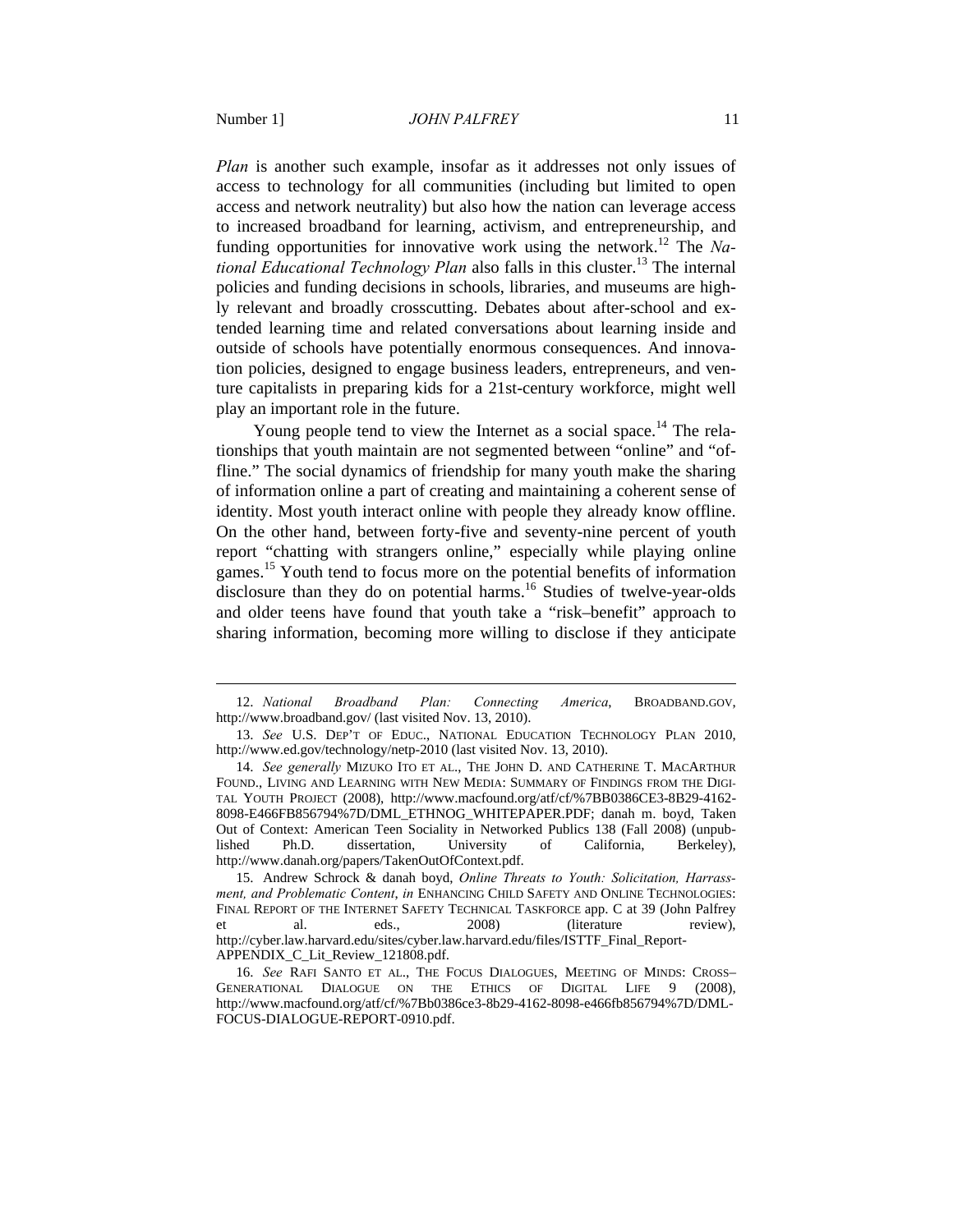benefits from sharing.<sup>17</sup> For many young people, being part of popular online social network sites carries meaningful social benefits. $18$ 

The context in which information is solicited or shared online is very important. Youth often do not see information as strictly "public" or "private" in a binary sense of "on" or "off" (much as they do not tend to distinguish crisply between the online and offline aspects of their lives). They distinguish between different levels of privacy; for example, on the popular social network site Facebook, youth may divide friends into different groups, to which in turn they may grant access to different types of information. Youth may share passwords with friends for perceived social bene $fits<sup>19</sup>$  while simultaneously expressing concern about keeping their online activities private from parents.<sup>20</sup> Rafi Santo recently observed that "youth see benefits in sharing information online, but among peers rather than with adults in their lives."<sup>21</sup>

However, differences in privacy attitudes are not simply generational. Attitudes toward privacy and reputation also vary considerably among youth themselves. Age, gender, and Internet experience are important variables; research indicates that the most Internet-savvy, experienced users are the most concerned about privacy and the most likely to take privacyprotecting steps.<sup>22</sup> When youth are aware of and concerned about risk, they engage in protective behaviors like refusing to provide information, providing false information, or avoiding certain websites.<sup>23</sup> However, neither youth nor adults are always concerned about risk when they should be.

Youth also vary in terms of their behavior related to certain types of personal information. Studies have found that teens share email addresses and passwords with one another, $^{24}$  possibly in order to demonstrate trust or to get technical help with accounts.<sup>25</sup> Social network sites require the dis-

 20. *See, e.g.*, Anne West et al., *Students' Facebook 'Friends': Public and Private Spheres*, 12 J. YOUTH STUD. 615, 620 (2009).

 <sup>17.</sup> *See* Youn, *supra* note 8, at 390; Seounmi Youn, *Teenagers' Perceptions of Online Privacy and Coping Behaviors: A Risk–Benefit Appraisal Approach*, 49 J. BROAD. & ELEC. MEDIA, 86, 98 (2005).

 <sup>18.</sup> *See* boyd, *supra* note 3, at 119.

 <sup>19.</sup> *See* Steeves & Webster, *supra* note 9, at 10.

 <sup>21.</sup> *See* SANTO ET AL., *supra* note 16, at 10.

 <sup>22.</sup> *See* Ian Grant, *Online Privacy–An Issue for Adolescents*?, PROCEEDINGS OF THE CHILD AND TEEN CONSUMPTION CONFERENCE 9–11 (2006), http:// www.cbs.dk/content/download/41873/616561/file/.

 <sup>23.</sup> *See* Marwick et al., *supra* note 4, at 33; Youn, *supra* note 8, at 403.

 <sup>24.</sup> *See* Steeves & Webster, *supra* note 9, at 8, 10; AMANDA LENHART ET AL., PEW IN-TERNET & AM. LIFE PROJECT, TEENAGE LIFE ONLINE: THE RISE OF THE INSTANT-MESSAGE GENERATION AND THE INTERNET'S IMPACT ON FRIENDSHIPS AND FAMILY RELATIONSHIPS 3 (2001), http://www.pewinternet.org/~/media//Files/Reports/2001/PIP\_Teens\_Report.pdf .pdf.

 <sup>25.</sup> *See, e.g.*, boyd, *supra* note 14, at 183.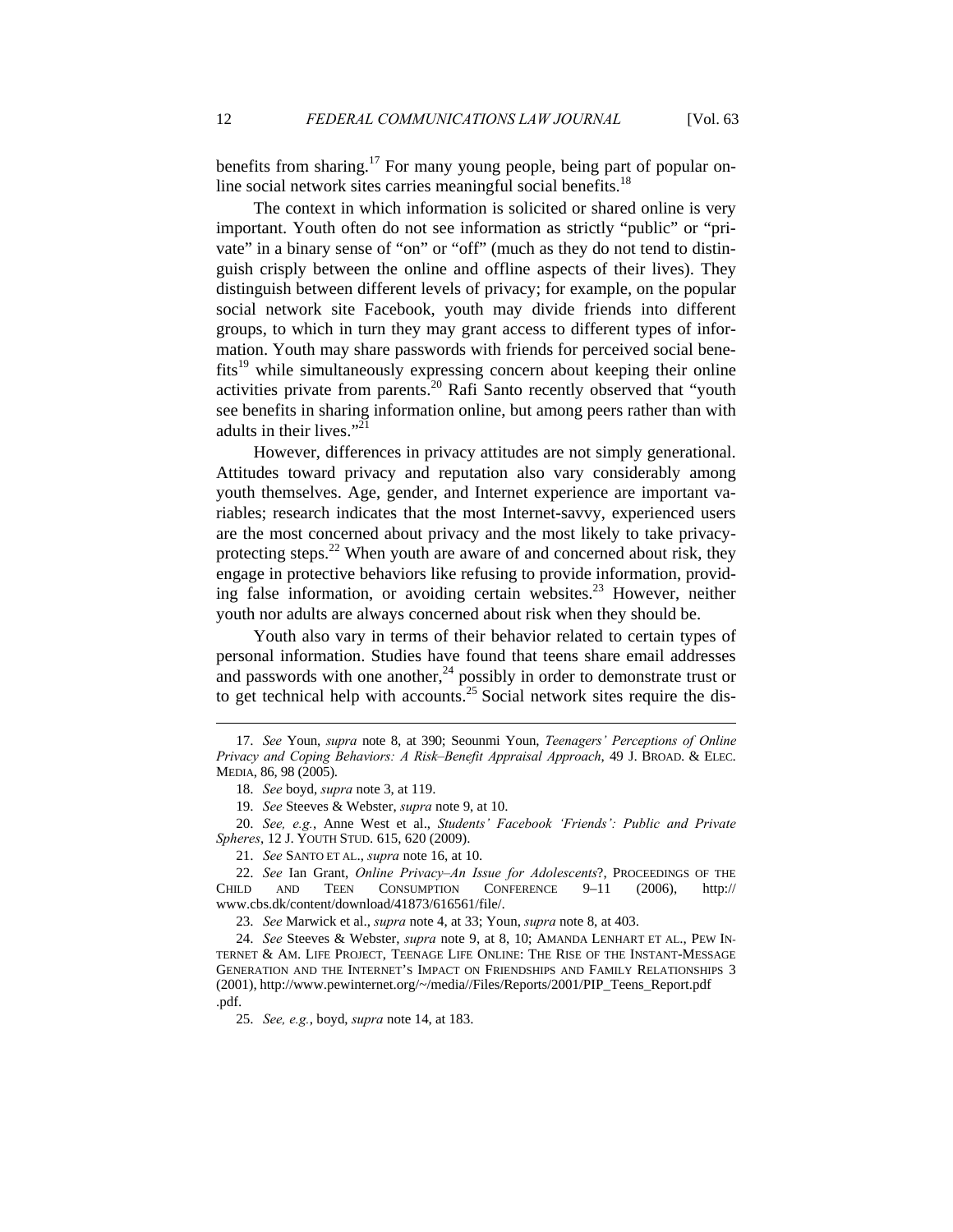closure of certain information, $26$  but studies suggest many public profiles are incomplete. Public information often includes first names, photos, and information about interests, but surnames, phone numbers, and addresses are shared less frequently.<sup>27</sup> Teenagers sometimes lie about their information, often because they believe that inaccurate information is necessary for online safety. $^{28}$  One study shows that females are more likely to have private profiles than males.<sup>29</sup> Most relevant studies have examined social network site practices among college students; supplementary research on younger children is needed to discover what information they typically share. In addition to profile information and passwords, youth commonly share user-created content, like photos, videos, or blog entries. $30$ 

Social network sites require sharing at least some personal information, $31$  but the choice of what information to disclose is part of the dynamic process of defining identity for young people.<sup>32</sup> Research shows that youth do not always understand and use the current generation of privacyprotecting tools on social network sites.<sup>33</sup>

## V. TRANSFORMING LEARNING, SOCIALIZING, AND COMMUNICATION PRACTICES

The use of electronic media has led to transformations in learning, socializing, and communication practices among youth—many of which are overwhelmingly positive. Since technologies and youth practices change rapidly, we can, at best, take only a "snapshot of a moving target."<sup>34</sup> As difficult as this research task is, we do know several important things about

 <sup>26.</sup> *See generally* AMANDA LENHART & MARY MADDEN, PEW INTERNET & AM. LIFE PROJECT, TEENS, PRIVACY & ONLINE SOCIAL NETWORKS: HOW TEENS MANAGE THEIR ON-LINE IDENTITIES AND PERSONAL INFORMATION IN THE AGE OF MYSPACE (2007), http://www.pewinternet.org/~/media//Files/Reports/2007/PIP\_Teens\_Privacy\_SNS\_Report\_ Final.pdf.pdf.

 <sup>27.</sup> *See id.* at iii.

 <sup>28.</sup> *See* boyd, *supra* note 14, at 149.

 <sup>29.</sup> Amanda Burgess-Proctor, et al., *Cyberbullying and Online Harassment: Reconceptualizing the Victimization of Adolescent Girls*, *in* FEMALE VICTIMS OF CRIME: REALITY RE-CONSIDERED 162 (V. Garcia & J. Clifford eds., 2010).

 <sup>30.</sup> AMANDA LENHART ET AL., PEW INTERNET & AM. LIFE PROJECT, TEENS AND SOCIAL MEDIA: THE USE OF SOCIAL MEDIA GAINS A GREATER FOOTHOLD IN TEEN LIFE AS THEY EMBRACE THE CONVERSATIONAL NATURE OF INTERACTIVE ONLINE MEDIA i (2007), *available at* http://www.pewinternet.org/~/media//Files/Reports/2007/PIP\_TEENS\_SOCIAL\_MEDIA \_FINAL.PDF.PDF (reporting that 59% of all teens share user-created content).

 <sup>31.</sup> *See* LENHART & MADDEN, *supra* note 26, at ii–iii.

 <sup>32.</sup> *See* JOHN PALFREY & URS GASSER, BORN DIGITAL: UNDERSTANDING THE FIRST GENERATION OF DIGITAL NATIVES 23 (2008).

 <sup>33.</sup> *See* Bernhard Debatin et al., *Facebook and Online Privacy: Attitudes, Behaviors, and Unintended Consequences*, 15 J. COMPUTER-MEDIATED COMM. 83, 86 (2009).

 <sup>34.</sup> *See* Schrock & boyd, *supra* note 15, at 120.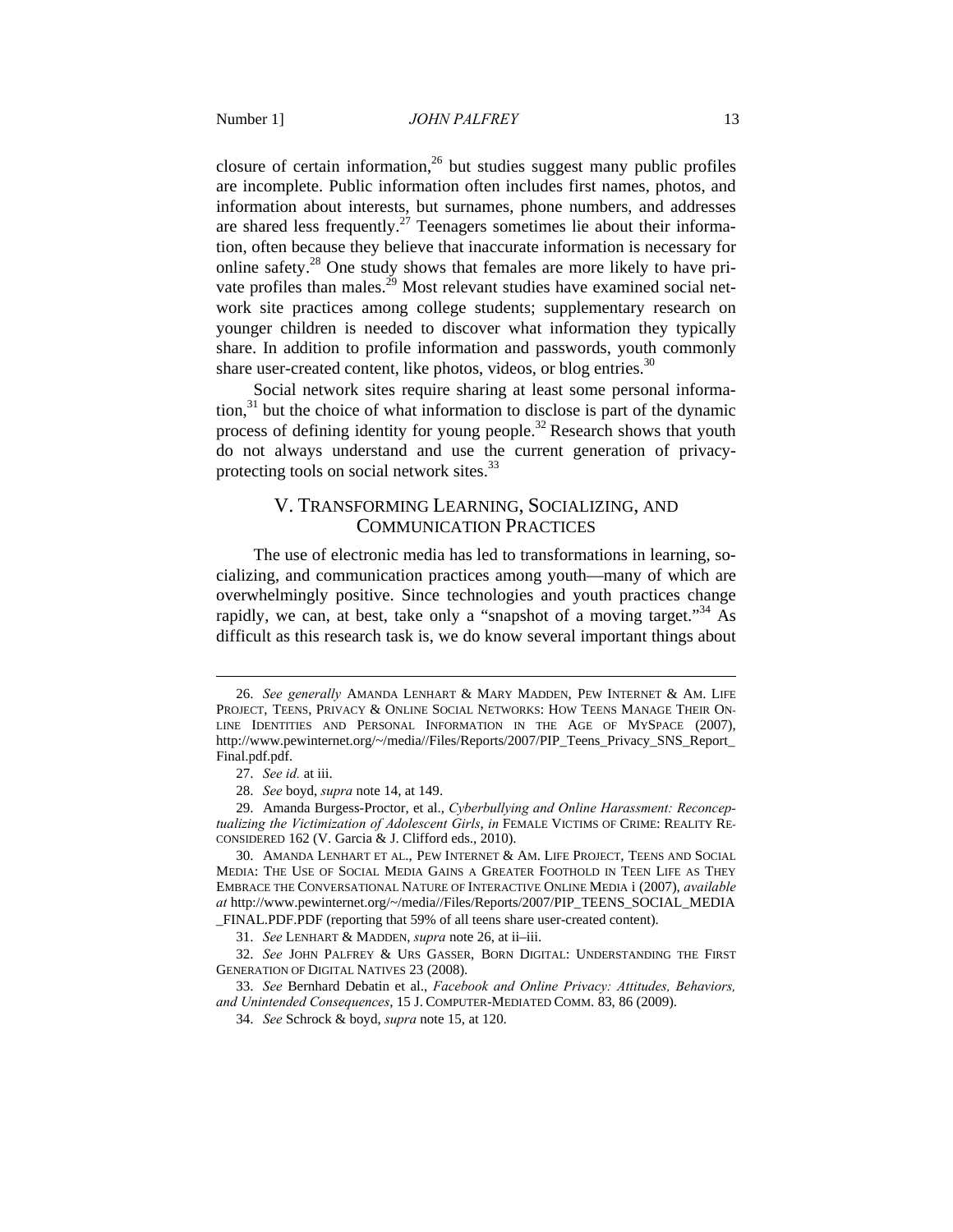current youth media practice. First, young people as a group are using me $dia$ —digital media in particular—more than ever before.<sup>35</sup> Among young people born after roughly 1980, activities like content generation, remixing, collaboration, and sharing are important aspects of daily life.<sup>36</sup> Many of these activities are *friendship-driven*: most youth interact online with people they already know from their offline lives, using the Internet to maintain existing relationships.37 Activities can also be *interest-driven*: opportunities to develop expertise in specialized skill areas, like animation or blogging.<sup>38</sup> In either context, the casual use of new media is an important way to develop social and technological skills.<sup>39</sup>

Though we often generalize about youth media practice in America, it is important to note that not all children are "born digital."<sup>40</sup> Not all forms of Internet access are equal—the "digital divide" still limits opportunities for many youth, especially those in lower socioeconomic brackets. Youth who do not have access to the Internet at home may be missing out on opportunities to develop important social and technical skill sets. Youth who do not have the opportunity to develop familiarity and confidence with electronic media may have trouble navigating social interactions in online communities or recognizing biased, unreliable information, placing themselves at increased risk. Access alone does not guarantee parity in experience. Youth who depend on computers in libraries and schools, which often use one-size-fits-all filtration software, may be not able at all to access certain sites and services, placing them at a disadvantage compared to peers with better access. Many youth, likewise, rely upon mobile devices rather than fixed-line connections with faster speeds, or mobile devices without the ability to download new applications in the manner that smart phones do. The notion of the participation gap between those with sophisticated skills to use digital media and those without has been developed in detail both theoretically and through empirical data.<sup>41</sup>

The full picture of how electronic media are changing both learning and socializing is still emerging. This orientation toward the future is yet another reason why social science—in the form of observations over

 <sup>35.</sup> VICTORIA J. RIDEOUT ET AL., THE HENRY J. KAISER FAMILY FOUND., GENERATION  $M^2$ : Media in the Lives of 8- to 18-Year-Olds 2 (2010), http://www.kff.org/entmedia/upload/8010.pdf. 36. *See, e.g.*, ITO ET AL., *supra* note 14, at 23–26; PALFREY & GASSER, *supra* note 32.

 <sup>37.</sup> boyd, *supra* note 14, at 106; *see also* PALFREY & GASSER, *supra* note 32, at 95.

 <sup>38.</sup> *See* boyd, *supra* note 14, at 106.

 <sup>39.</sup> *See generally* ITO ET AL., *supra* note 14, at 20–21.

 <sup>40.</sup> *See generally* PALFREY & GASSER, *supra* note 32.

 <sup>41.</sup> *See* Eszter Hargittai, *Digital Na(t)ives? Variation in Internet Skills and Uses Among Members of the "Net Generation"*, 80 SOCIOLOGICAL INQUIRY 92, 93 (2010), http://www.webuse.org/pdf/Hargittai-DigitalNativesSI2010.pdf.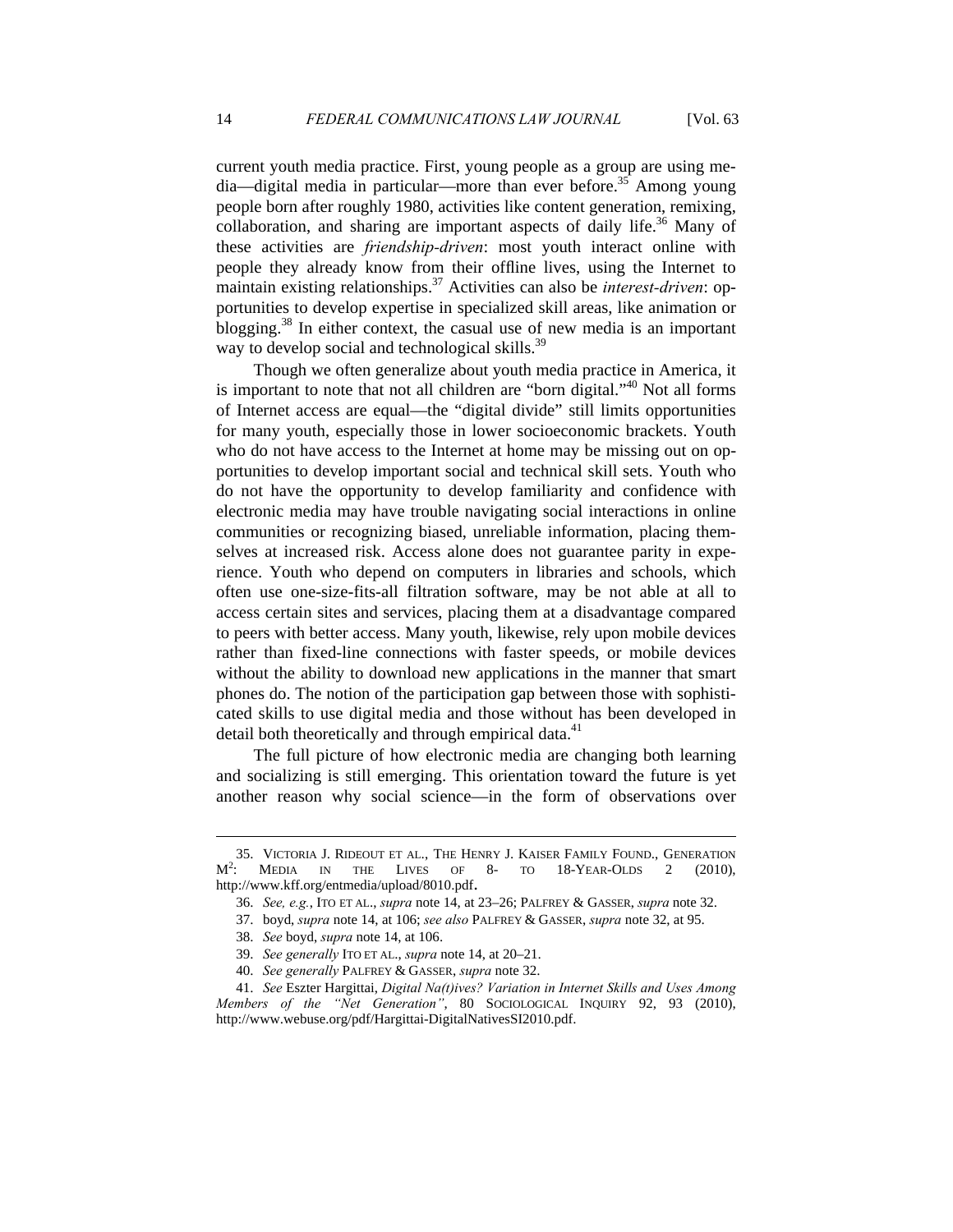time—is so important to the establishment of a better shared understanding of youth media practices and to better lawmaking in this field. One of many challenges associated with research in this area is that we are only now observing children who have grown up with email, social network sites, cell phones, and other technologies. It is clear, however, that engagement with electronic media has great educational potential. A recent ethnographic study examined peer-based learning practices among youth, and found that electronic media provide the opportunity for intense, self-directed, interestdriven study.42 *Geeking out*—developing specialized expertise and sharing it with others<sup>43</sup>—in many respects does not resemble traditional classroombased education; yet it fosters important technological and social skills, including confidence, leadership, and communication. Youth also benefit from socializing in digitally mediated environments, learning the social skills necessary to participate in creative and collaborative work environments.<sup>44</sup> As we seek to protect youth from the unforeseen risks of online engagement, it is essential that we do not in turn foreclose the benefits made possible by self-directed, informal learning and socializing through new technologies or experimentation with teaching using new technologies in the classroom.

For some students, the use of new media also offers great opportunities in the context of formal education and research endeavors. Most of the studies of media in formal educational settings to date focus on college students (the study of which population poses fewer methodological challenges than young children). According to one such study, most college students use Google, Wikipedia, and friends for everyday, informal research; for course research, the most-used resources are course materials, Google, and scholarly databases.<sup>45</sup> While students welcome online access to library resources, their frustrations and challenges include narrowing down topics, sorting through results to find relevant resources, and assessing the credibility of sources. Some critics are concerned that the widespread practice of media multitasking impairs effective learning.<sup>46</sup> These observations underscore the need for more effective media literacy education. Technology can generally improve educational curricula by enabling

 <sup>42.</sup> *See* ITO ET AL., *supra* note 14, at 1–2.

 <sup>43.</sup> MIZUKO ITO ET AL., HANGING OUT, MESSING AROUND, AND GEEKING OUT: KIDS LIVING AND LEARNING WITH NEW MEDIA 66 (2009), *available at*  http://www.mwsmediapodcasts.com/media/documents/digitalyouth/hangingoutmessingarou ndgeekingout.pdf.

 <sup>44.</sup> *See id*. at 17.

 <sup>45.</sup> ALISON J. HEAD & MICHAEL B. EISENBERG, LESSONS LEARNED: HOW COLLEGE STUDENTS SEEK INFORMATION IN THE DIGITAL AGE 3, 32 (2009), http://projectinfolit.org/pdfs/PIL\_Fall2009\_Year1Report\_12\_2009.pdf.

 <sup>46.</sup> *See, e.g.*, Urs Gasser & John Palfrey, *Mastering Multitasking*, EDUC. LEADERSHIP, March 2009, at 16–17.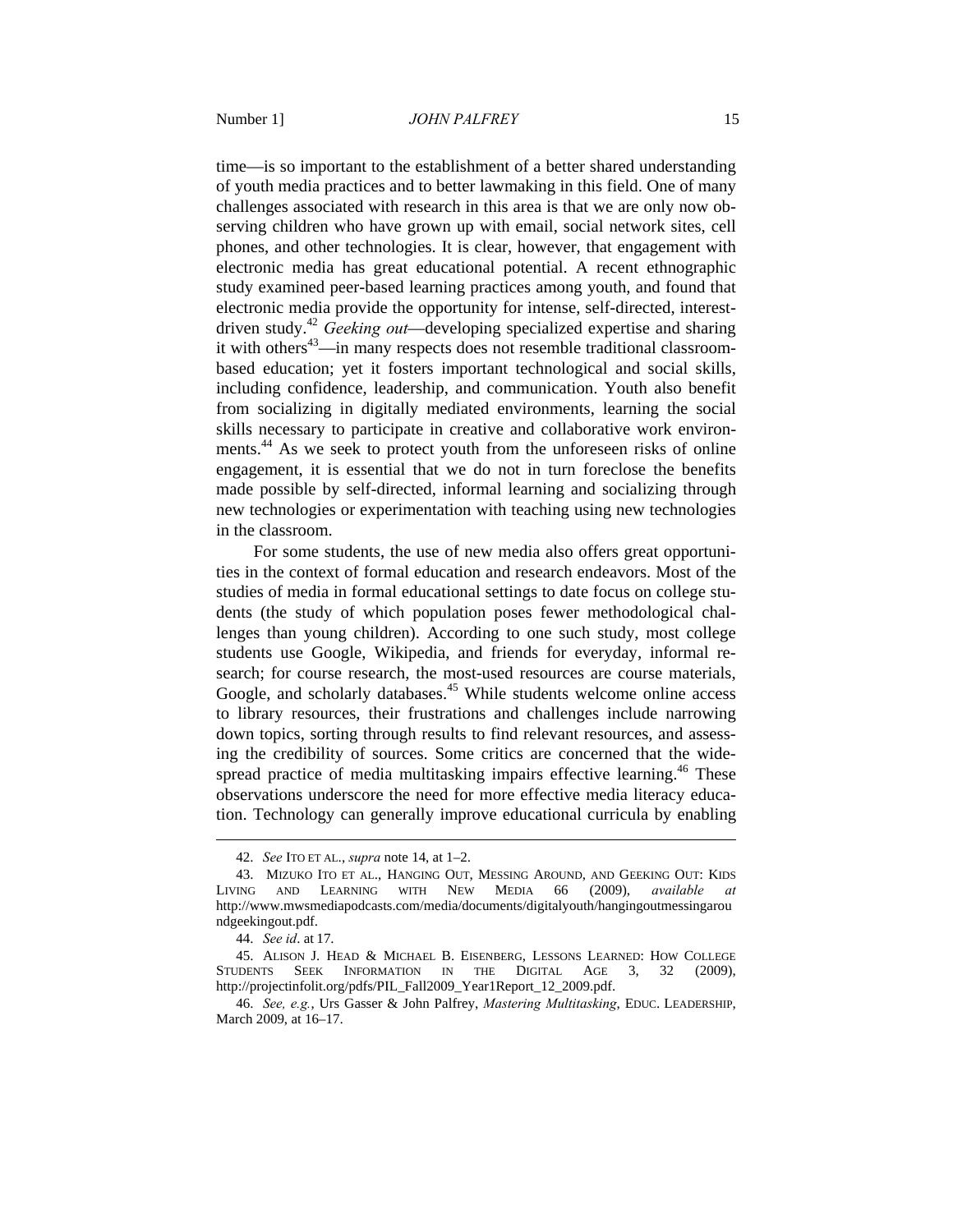instructors to address individualized needs. Technologies can also help to support new and enhanced pedagogies to provide multiple avenues for expression, engagement, and content presentation.47 Some promising recent efforts have focused on harnessing gaming interfaces to supplement curricula.48 Technology can also play a crucial role in making information more accessible to youth with disabilities. For example, mobile devices (such as cell phones and smartphones) can facilitate communication between hearing-impaired students and their teachers and classmates.<sup>49</sup> Assistive technologies can and should go beyond basic accessibility, so students have an educational experience that is not merely adequate, but enhanced.

Social science research can also serve an important function: to help policymakers envision what might be, in terms of new potential improvements in teaching and learning, entrepreneurship and innovation, and activism and civic engagement. These lessons are too rich, and too instructive, to ignore. As we look to the future—the future in which our children and grandchildren will lead—the ability to understand how they see the world and mediate their experiences through technology will take on greater and greater importance.

Some studies suggest that children may be more likely than adults to restrict access to their information on social network sites.<sup>50</sup> However, if privacy settings are too complex, they may confuse or turn off youth (and adults) and render their protections useless.

The participation gap between the most sophisticated Internet users and the most naïve is extremely important in this context. Youth who are less Internet-savvy—often younger children or teens without home Internet access or supportive teachers and mentors—might be expected to have the most trouble negotiating privacy settings, and thus be at increased risk of unwitting public disclosure of personal information. While privacy settings should be complex enough to permit granular control of personal information within one's various networks and friend groups, social network hosts should also take responsibility for making these controls easier to find, understand, and use. Help should be provided, especially for younger users, and there should be a straightforward and transparent way to identify what profile information is publicly available. Social network site providers should also allow users to access what information is kept about them, how

 <sup>47.</sup> *See, e.g.*, CAST: CENTER FOR APPLIED SPECIAL TECH., http://www.cast.org (last visited Nov. 13, 2010); NATIONAL CENTER ON UNIVERSAL DESIGN FOR LEARNING, http://www.udlcenter.org/aboutudl/udlguidelines/introduction (last visited Nov. 13, 2010).

 <sup>48.</sup> *See generally* JAMES PAUL GEE, WHAT VIDEO GAMES HAVE TO TEACH US ABOUT LEARNING AND LITERACY (2007).

 <sup>49.</sup> *See* TRACY GRAY ET AL., NAT'L INST. FOR TECH. INNOVATION, UNLEASHING THE POWER OF INNOVATION FOR ASSISTIVE TECHNOLOGY 7 (2010).

 <sup>50.</sup> *See, e.g.*, LENHART ET AL., *supra* note 30, at iii.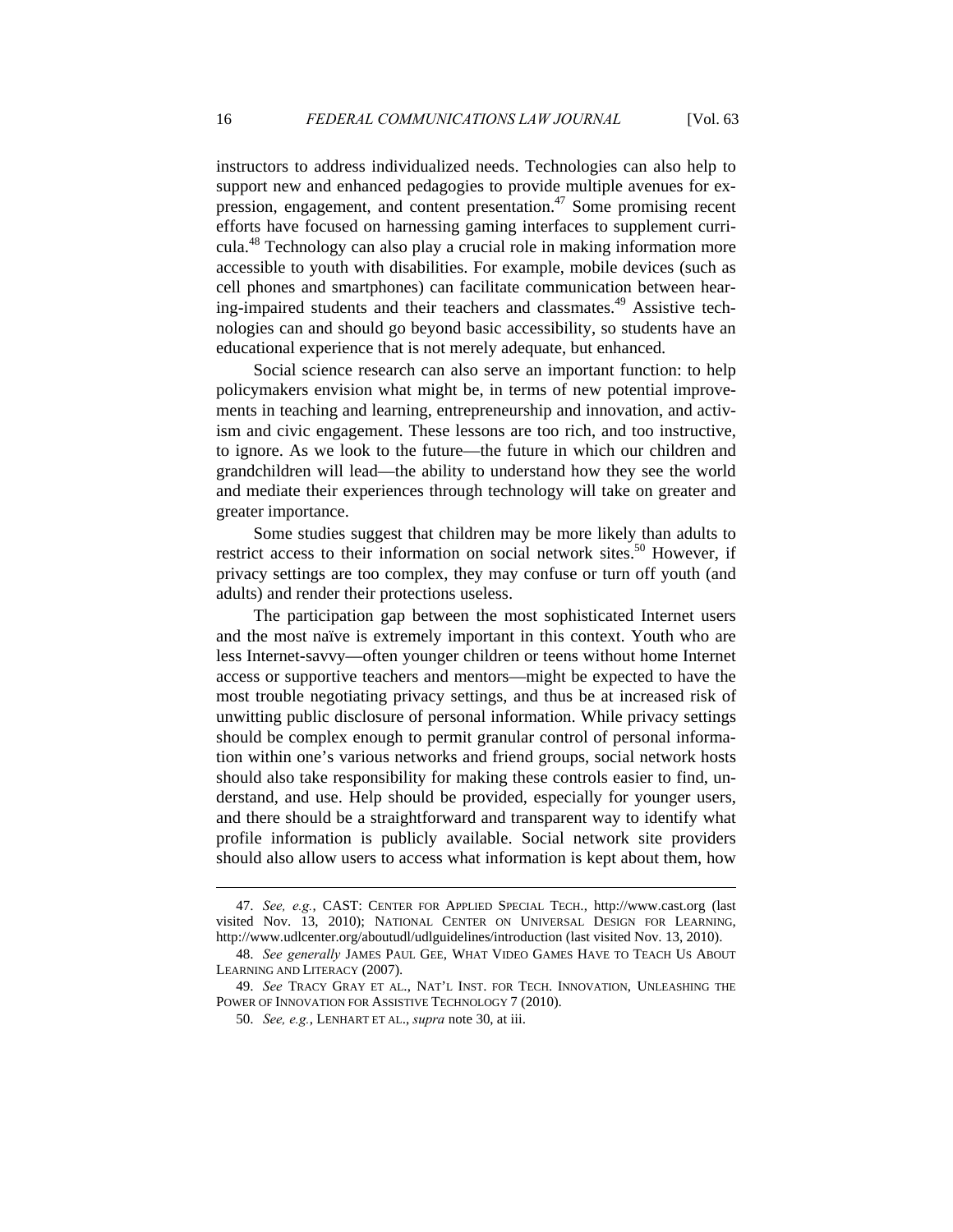$\overline{a}$ 

it is used, and who can see it. Social network site providers should set privacy defaults that favor increased security for personal information so that the least sophisticated users are protected from unwanted information disclosure.

Parents should be aware that discussing media content with their children (during web-surfing or afterward) can be an effective strategy to help reduce the amount of personal information disclosed—more so than simply prohibiting or limiting children's access.<sup>51</sup> Teens whose parents monitor or participate in their Internet use are more concerned about privacy than those who do not.<sup>52</sup> However, youth also may perceive monitoring by parents as a violation of their privacy.<sup>53</sup> One recent study of parent-child pairs found that children were more resistant to protective strategies involving parental monitoring and coviewing than they were to user empowerment strategies, or even some forms of government or industry protection.<sup>54</sup> Resources to help parents understand the ever-changing and complicated privacy settings used by websites like Facebook can be very constructive,<sup>55</sup> but parents should be advised that filtering and monitoring strategies can backfire by undermining the trust of their children, especially as they grow older.

#### VI. CONCLUSION

Based upon these social science research findings, public policymakers ought to consider five approaches to addressing the privacy concerns of youth in the online context.

1. Understand the manner in which youth are engaging in life in a digital era, both online and offline, and how they think about the concepts of public and private. What is "public" and what is "private" for youth has not changed overnight as a result of the advent of social network sites. But a

 <sup>51.</sup> *See, e.g.*, May O. Lwin et al., *Protecting Children's Privacy Online: How Parental Mediation Strategies Affect Website Safeguard Effectiveness*, 84 J. RETAILING 205, 210, 214 (2008); Alice E. Marwick et al., *Youth, Privacy and Reputation* 18 (The Berkman Ctr. for Internet & Soc'y at Harvard Univ., Working Paper No. 10-29, 2010); Seounmi Youn, *Parental Influence and Teens' Attitude Toward Online Privacy Protection*, 42 J. CONSUMER AFF. 362 (2008).

 <sup>52.</sup> *See, e.g.*, Deborah M. Moscardelli & Richard Divine, *Adolescents' Concern for Privacy When Using the Internet: An Empirical Analysis of Predictors and Relationships with Privacy-Protecting Behaviors*, 35 FAM. & CONSUMER SCI. RES. J. 232, 243 (2007).

 <sup>53.</sup> *See* West et al., *supra* note 20, at 617–18, 620–22; ITO ET AL., *supra* note 14, at 19.

 <sup>54.</sup> Sahara Byrne, *Sahara Byrne on Parents vs Child Reports of Internet Behaviors*, THE BERKMAN CTR. FOR INTERNET & SOC'Y AT HARVARD UNIV. (Dec. 15, 2009), http://cyber.law.harvard.edu/interactive/events/luncheons/2009/12/byrne.

 <sup>55.</sup> After Facebook revised its privacy controls in the Fall of 2009, Common Sense Media provided a guide for parents confused by the new settings. *Parent Advice, Facebook for Parents*, COMMON SENSE MEDIA, http://www.commonsensemedia.org/facebook-parents (last visited Nov. 13, 2010).